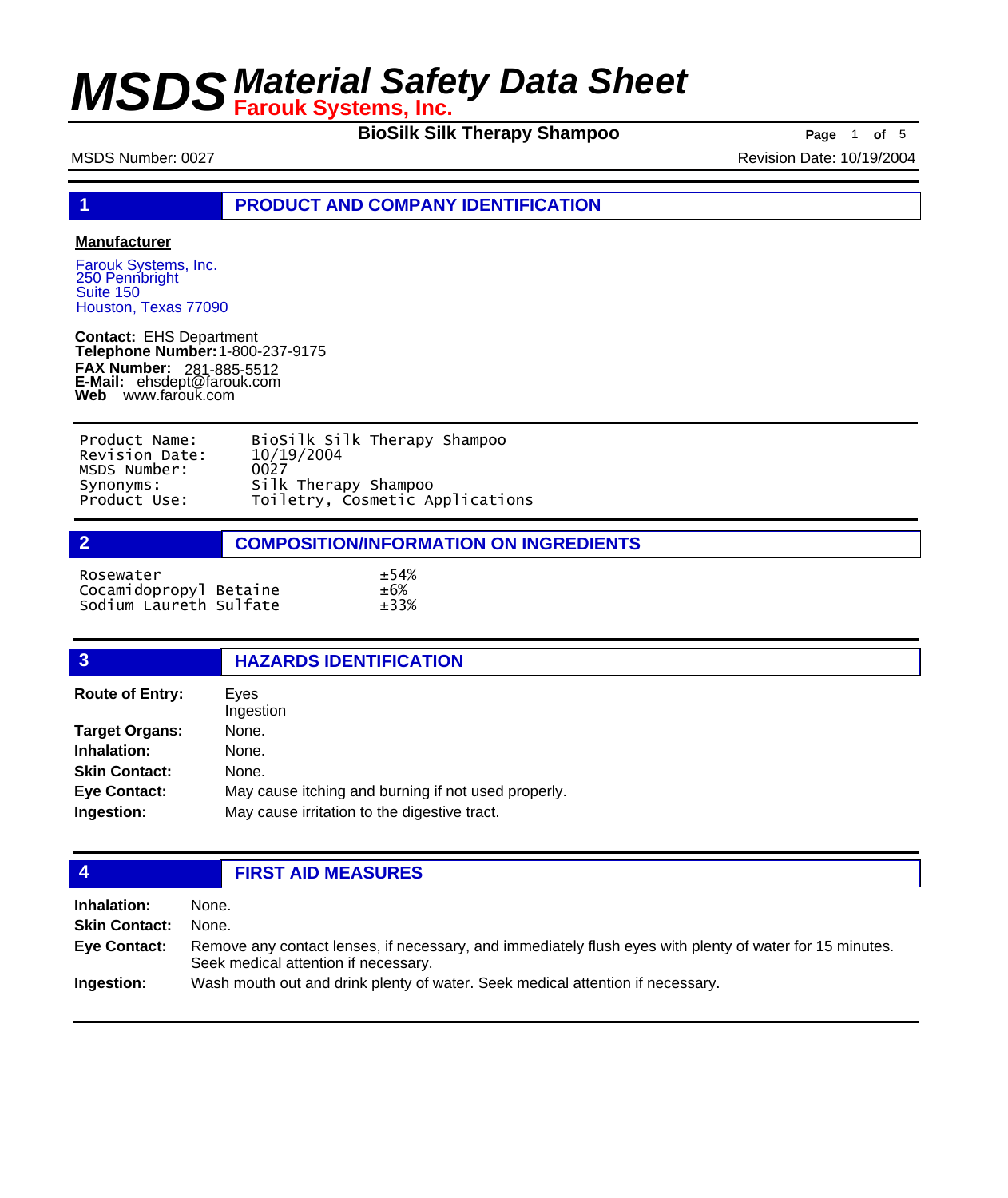**BioSilk Silk Therapy Shampoo** Page 2 of 5

### **5 FIRE FIGHTING MEASURES**

FLASHPOINT AND METHOD: Not applicable FLAMMABLE LIQUIDS: None. AUTO IGNITION TEMP: None. FLAMMABLE CLASS: None. BURNING RATE OF SOLID: Not available GENERAL HAZARDS: Evacuate personnel downwind of fire to avoid inhalation of fumes and smoke. EXTINGUISHING METHODS: Chemical type foam, CO2(Carbon Dioxide), Dry Chemical, Water Fog HAZARDOUS COMBUSTION PRODUCTS: None. FIRE FIGHTING PROCEDURES: This product is not flammable.However, hazardous decomposition and combustion products may be formed in a fire situation. Cool exposed containers with water spray to prevent overheating.

FIRE FIGHTING EQUIPMENT: Respiratory and eye protection are required for fire fighting personnel. Full protective equipment (Bunker Gear) and self contained breathing apparatus (SCBA) should be used for all indoor fires and significant outdoor fires. For small outdoor fires, which may be easily extinguished with a portable fire extinguisher, use of a SCBA may not be needed.

## **6 ACCIDENTAL RELEASE MEASURES**

SMALL SPILL: When a spill occurs, use absorbent material on the substance. Dispose of the material according to all local, state and federal regulations. Always use an absorbent material when cleaning up a spill.

ENVIRONMENTAL PRECAUTIONS: Avoid run-off or release into sewers, stormdrains and waterways.

GENERAL PRECAUTIONS: Remove containers away from flammable materials.

## *HANDLING AND STORAGE*

Use appropriate personal protective equipment as specified in Section 8. Handle in a manner consistent with good household/personal techniques and practices. **Handling Precautions:** Keep containers/bottles securely sealed when not in use. Store in cool/dry conditions that do **Storage Requirements:**

not exceed room temperature. Try to store product in temperatures between 40°F to 90° F.

## **8 EXPOSURE CONTROLS/PERSONAL PROTECTION**

| <b>Engineering Controls:</b> | These recommendations provide general guideance for handling this product safely. Because<br>specific use conditions may vary, safety procedures should be developed for each specific<br>application of this product. When developing procedures, always consider potential waste,<br>disposal and personal safety issues. |
|------------------------------|-----------------------------------------------------------------------------------------------------------------------------------------------------------------------------------------------------------------------------------------------------------------------------------------------------------------------------|
| <b>Protective Equipment:</b> | EYES AND FACE: For reasonable foreseeable uses of this product, eye and face protection is not<br>reauired.<br>SKIN: For reasonable foreseeable uses of this product, skin protection is not required.<br>RESPIRATORY: For reasonable foreseeable uses of this product, respiratory protection is not<br>required.          |
|                              | EXPOSURE GUIDELINES: Overexposure is unlikely. Since all parameters cannot be foreseen, the                                                                                                                                                                                                                                 |

EXPOSURE GUIDELINES: Overexposure is unlikely. Since all parameters cannot be foreseen, the use of engineering controls to reduce exposure may be necessary.

## MSDS Number: 0027 **Revision Date: 10/19/2004** Revision Date: 10/19/2004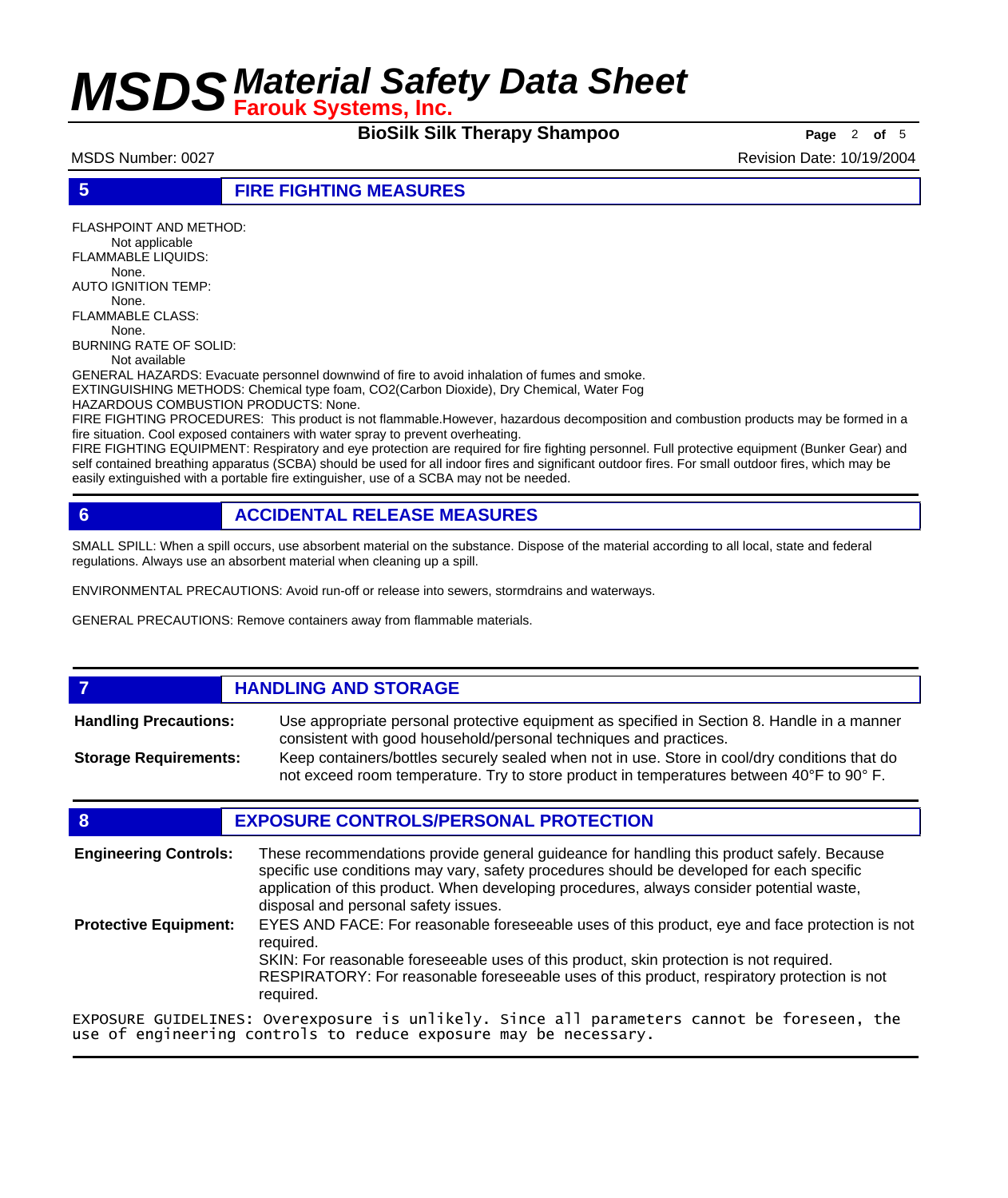**BioSilk Silk Therapy Shampoo** Page 3 of 5

MSDS Number: 0027 **Revision Date: 10/19/2004** 

## **9 PHYSICAL AND CHEMICAL PROPERTIES**

| Appearance:            | Pearlescent, viscous liquid |
|------------------------|-----------------------------|
| <b>Physical State:</b> | Liquid                      |
| Odor:                  | Pleasant fragrance          |
| pH:                    | 5.5                         |
| <b>Vapor Pressure:</b> | N/A                         |
| <b>Vapor Density:</b>  | N/A                         |

**Boiling Point:** N/A **Freezing/Melting Pt.:** N/A **Solubility:** Soluble in water. **Spec Grav./Density:** 1.00

| 10                                            | <b>STABILITY AND REACTIVITY</b> |                                           |
|-----------------------------------------------|---------------------------------|-------------------------------------------|
| <b>Stability:</b>                             |                                 | YES.                                      |
| <b>Conditions to avoid:</b>                   |                                 | Extreme temperatures.                     |
| Materials to avoid (incompatability):         |                                 | Keep away from strong oxidizing material. |
| Hazardous Decomposition products: None known. |                                 |                                           |
| <b>Hazardous Polymerization:</b>              |                                 | Will Not Occur.                           |

## **11 TOXICOLOGICAL INFORMATION**

ACUTE: DERMAL LD50: Not available. ORAL LD50: Not available. INHALATION LC50: Not available. EYE EFFECTS: This product may cause irritation to eyes if not used under normal conditions. TARGET ORGANS: NONE. SENSITIZATIONS: Not available. CARCINOGENICITY: IARC: Listed by IARC - No. NTP: Listed by NTP - No. OSHA: Listed by OSHA - No.

MUTAGENICITY: Not available. REPRODUCTIVE EFFECTS: None. TERATOGENIC EFFECTS: Not available.

## **12 ECOLOGICAL INFORMATION**

ENVIRONMENTAL DATA: Not available. ECOTOXICOLOGICAL INFO: Not available. DISTRIBUTION: Not available. CHEMICAL FATE INFO: Not available.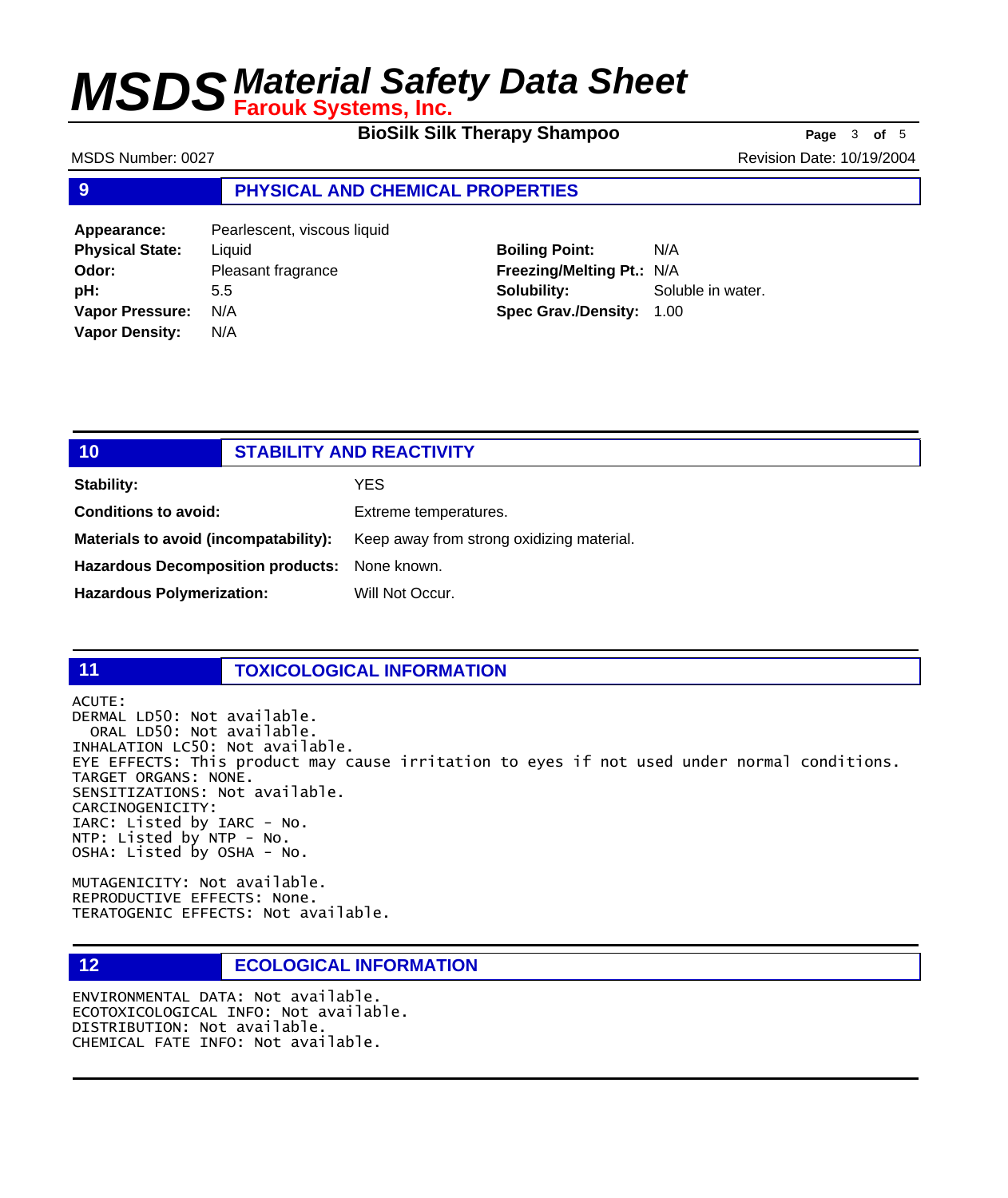**BioSilk Silk Therapy Shampoo** Page 4 of 5

MSDS Number: 0027 **Revision Date: 10/19/2004** Revision Date: 10/19/2004

## **13 DISPOSAL CONSIDERATIONS**

US EPA Waste Number and Descriptions:

DISPOSAL METHOD: Controlled release of diluted product into a biological wastewater treatment plant. COMPONENT WASTE NUMBER: No EPA Waste Numbers are applicable for this product's components. DISPOSAL INSTRUCTIONS: Dispose of waste material according to local, state and federal rules and regulations.

**14 TRANSPORT INFORMATION**

This product is not regulated as a hazardous material by the United States (DOT) or Canadian (TDG) transportation regulations.

DOT CLASSIFICATION: Shipping Name: BioSilk Silk Therapy Shampoo Class: None. Non-regulated, non-hazardous

IMDG CLASSIFICATION: Shipping Name: BioSilk Silk Therapy Shampoo Class: None. Non-regulated, non-hazardous

IATA CLASSIFICATION: Shipping Name: BioSilk Silk Therapy Shampoo Class: None. Non-regulated, non-hazardous

1-800-424-9300 1-703-527-3887 CHEMTREC

Outside the United States

## **15 REGULATORY INFORMATION**

UNITED STATES: SARA TITLE III (Superfund Amendments and Reauthorization Act) 311/312 HAZARD CATEGORIES Fire: No. Pressure Generating: No. Reactivity: No. Acute: No. 313 REPORTABLE INGREDIENTS: Not applicable. TITLE III NOTES: None. CERCLA(Comprehensive Response, Compensation, and Liability Act) CERCLA RQ: None. TSCA(Toxic Substance Release Act) TSCA REGULATORY: All ingredients are listed in the TSCA Inventory. CANADA: WHMIS(WORKER HAZARDOUS MATERIAL INFORMATION SYSTEM) This product is WHMIS controlled. CANADIAN INGREDIENT DISCLOSURE LIST: Sodium Laureth Sulfate. CANADIAN ENVIRONMENTAL PROTECTION ACT: All intentional ingredients are listed on the DSL(Domestic Substance List). EUROPEAN COMMUNITY: EU REGULATORY: All intentional ingredients are listed on the European's EINECS Inventory. STATE REGULATIONS: Not available.

LOCAL REGULATIONS: Not available.